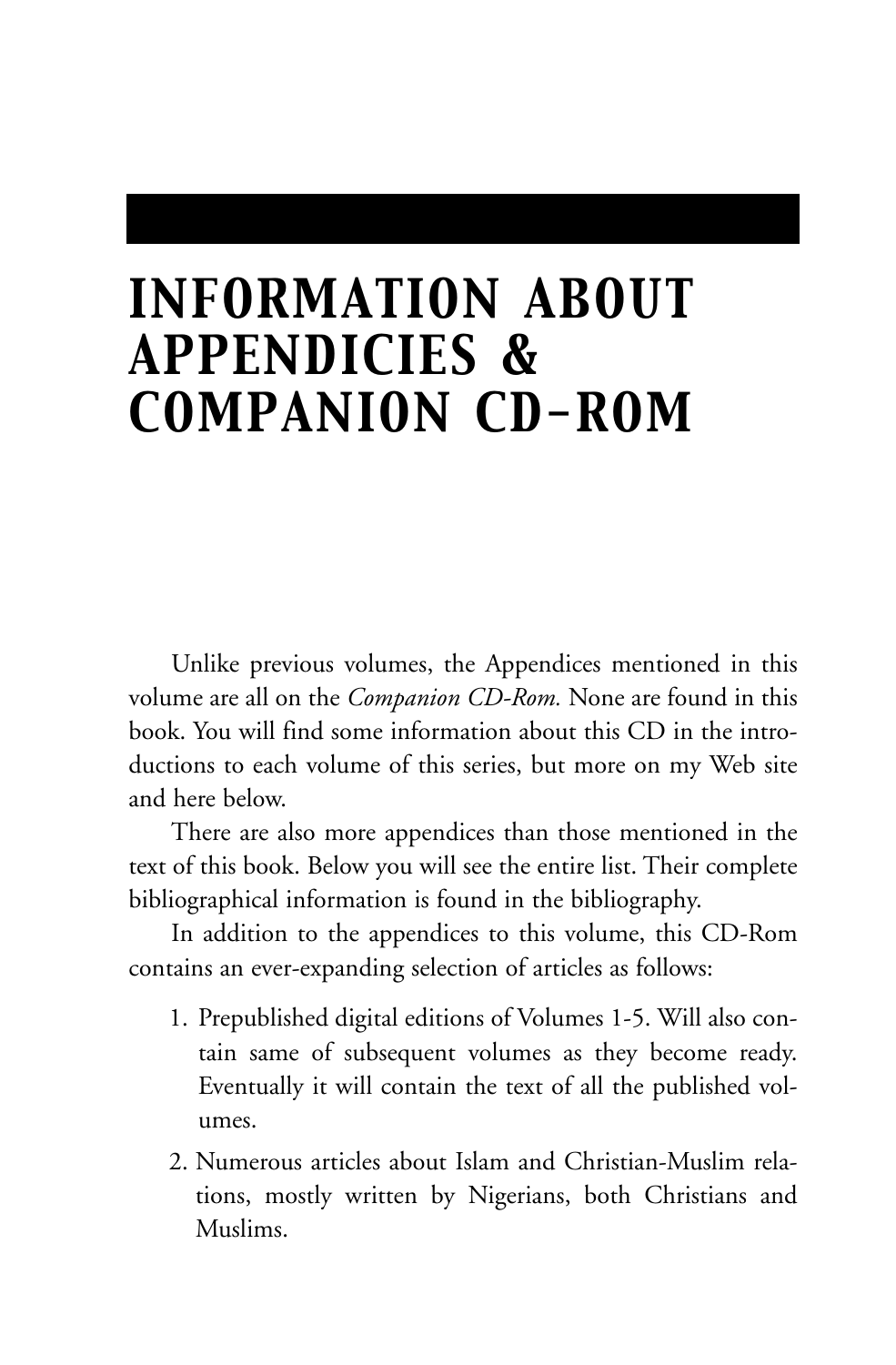## 256 *Studies in Christian–Muslim Relations*

- 3. Post-2001 religious violence in Nigeria and their aftermath up to time of writing.
- 4. Additional Boer writings about Islam and Social Theology.
- 5. Additional Nigeriana, especially about external debt and corruption.

*The materials on this CD keep expanding. It is intended to become a valuable resource for studies in Islam and Christian-Muslim relation*s.

This CD is available only from the author. Check the Islamica page at <www.SocialTheology.com> or contact him directly at <boerjf @ hotmail.com>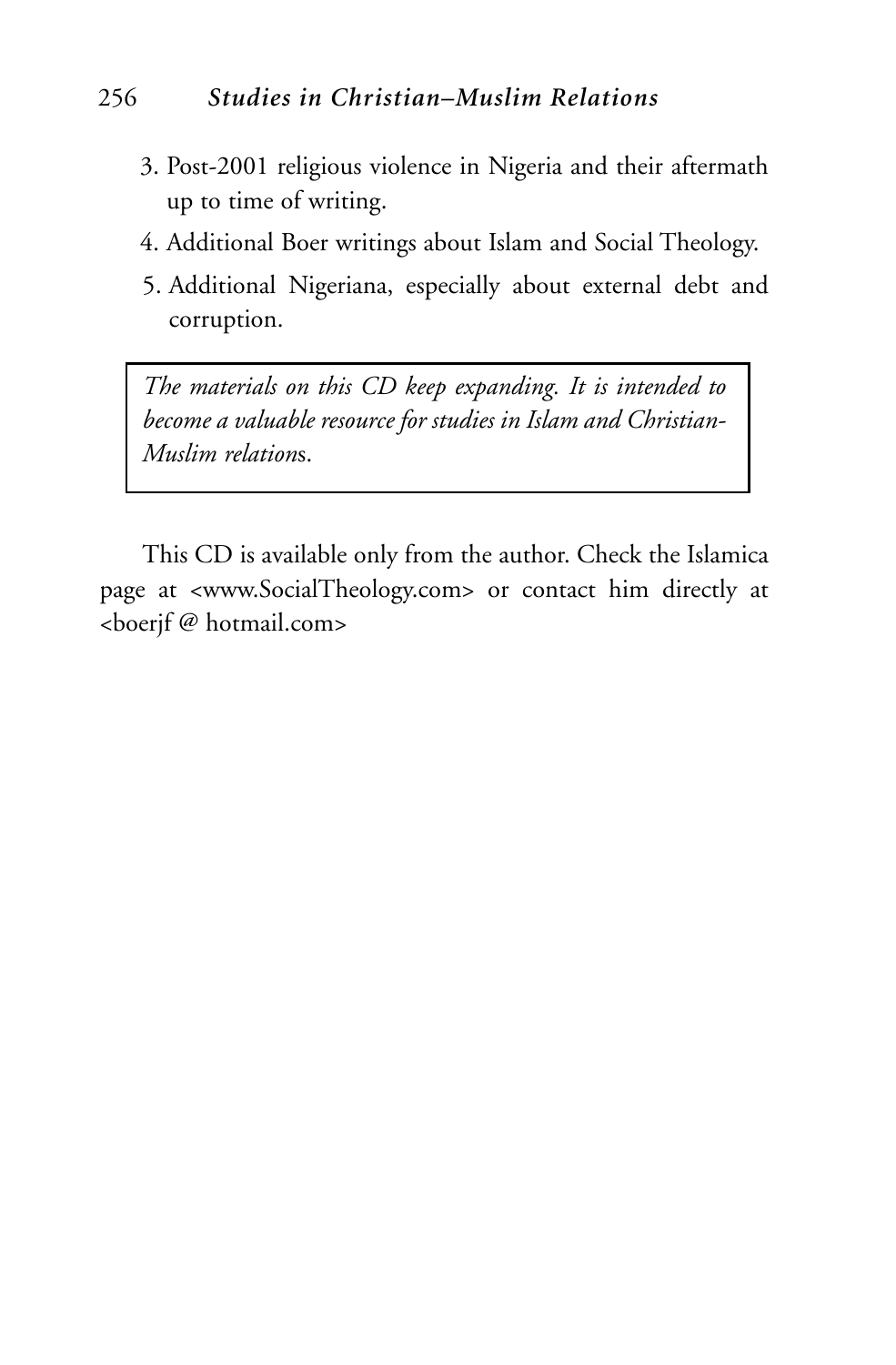## *LIST OF APPENDICES*

- 1. John Onaiyekan, 2000: "The Sharia in Nigeria: Issues and Perspectives: The Secularity Debate."
- 2. Christian Association of Nigeria, 1987: "The 1987 Kaduna State Religious Disturbances: A Modern Day Jihad Being Inflicted on Nigeria."
- 3. Jacob Tsado, 1987: "Nigeria: The Way Ahead."
- 4. Wilson Sabiya, 1978: "The Draft Constitution: The Religious Provisions Provide a State Religion and Denies Non-Muslims High Executive Offices."
- 5. Habila Istifanus, 1995: "Secularism and Religious Pluralism: A Christian View."
- 6. Adeolu Adegbola, 1977: "Religious Pluralism and the Draft Constitution for Nigeria."
- 7. Jan H. Boer, 1998: "Old Wine in New Skins: An Old African World View in a New Church."
- 8. Jan H. Boer, 1989: "Christians and Mobilization."